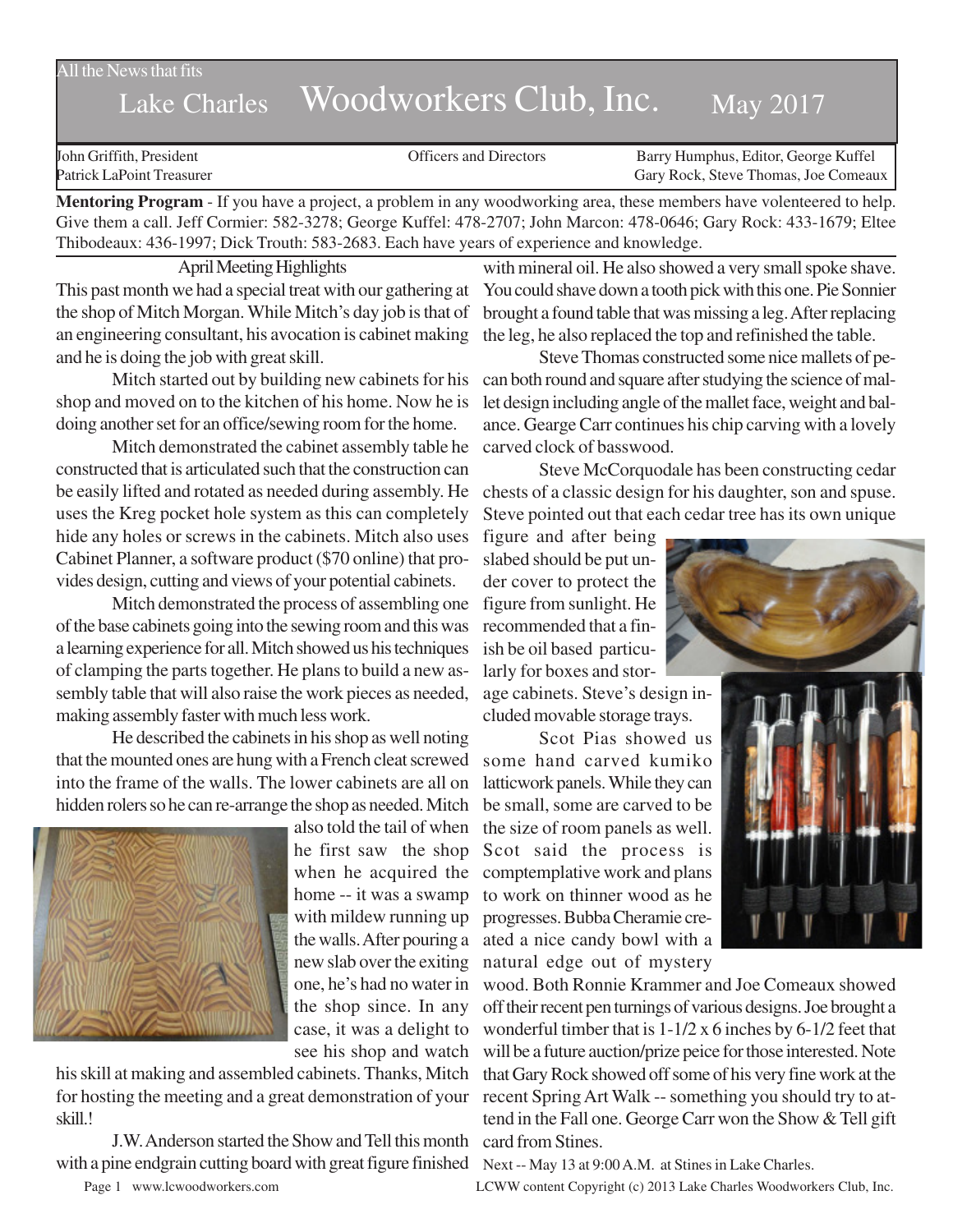### Assessing a Risky Business

Some of the courses I teach at SOWELA are business courses. While we talk about how to start a business, one of the things I cover are the risks involved. Not the possiblility of failure (always there) but the risk of what you do. Woodworking is a risky business.

For an insurance company's view, combining sawdust, products made of wood, hazardous and flammable glues and finishes, and electrical machinery that can generate sparks makes an explosive situation is one that many insurers want to avoid. Keep in mind that most homeowners' policies limit coverage to \$2,500 for business-use items on premises and \$250 away from home. For protection, separate business coverage can be a must. Most professional woodworkers have trouble getting property insurance and sometimes casualty, liability, or even health and life insurance at reasonable rates. Under the current and likely future tax rules, the cost of insurance for a business operation is deductable even if the business is a proprietaryship or S-corporation.

Woodworkers looking for insurance can reduce risks to increase the chances of finding some at reasonable rates, according to Chris Kendall, administrative manager for commercial lines at Cincinnati Insurance Companies. His company covers woodworkers and other small businesses across the nation, and he suggests the following to help obtain insurance.

Ground all electrical equipment and buildings. If you smoke, quit, and don't let anyone in your shop smoke. Keep a clean shop. Proof of janitorial service helps. Spray or paint in an appropriate booth or have it done. Use dust-collection equipment. Store flammable and hazardous materials in locked cabinets away from sources of combustion. Keep paperwork, such as receipts from licensed hazardous waste haulers or dumps, to prove you dispose of hazardous materials properly. Keep your inventory of expensive woods to a minimum. If possible, store wood in a building separate from the workshop, just in case of fire. Reduce your liability by keeping customers out of your shop. Do business in a separate room.

Many of these steps are expensive. But the tradeoff for not spending money on safety is paying higher insurance rates or simply going without insurance. Barry Humphus.

#### Working Small Parts

When cutting and shaping petite pieces, regardless of what tool you use, one universal rule applies: Keep your fingers a safe distance from the machine's cutting edges. Not only will your digits thank you, you'll also improve accuracy by better controlling your workpiece during the cut.

The force a big blade applies to a small part can make the workpiece difficult to control. Regain command by adding accessories that grip the workpiece firmly—such as the zero clearance mitersaw table—while your hands remain a safe distance from the blade. By gluing a hardwood scrap to a piece of plywood, you create a platform that closes the gaps in both the fence and the table, preventing a workpiece or offcut from falling into them. Here are some other solutions for cutting narrow, short, and thin stock safely.

The drill press may not be as intimidating as a tablesaw or router, but can still be dangerous if the workpiece isn't properly secured. If the force securing the piece isn't as strong as the torque from the spinning drill bit, the bit may grab the workpiece and rip it from your hands. Prevent that from happening.

In scrap, drill a shallow hole, cover it with doublefaced tape, and press the knob into the hole. Clamp the scrap beneath the bit and drill slowly. Notch a scrap to fit your workpiece, glue the scrap to a base, and mount an in-line clamp to hold the workpiece tightly in place. A V-shaped notch bandsawn into one jaw of a handscrew captures a dowel, keeping it from spinning during drilling.

For small items that need to be squared, I've clamped a jointer or other plane upside down in a vise along with a fence clamped to the outside edge of the plane to create a mechanical jointer. This way, you control a cut without having to be concerned with small peices on an actual jointer machine.

When adding an edge treatment to a small workpiece, keep it from being flung across your shop. For thin items, an extra layer of wood adds thickness to reach the router bit's bearing. Tape on a jobber stick to help control the workpiece. To make narrow moldings, rout a profile on a wide and stable blank; then, rip away the molding. For multiples, rout both edges before ripping. Further, when routing narrow or irregular-shaped pieces, hot-glue on a scrapwood extension, and, after routing, cut it away. Clamp square or rectangular parts into a handscrew, flat against the router table' stop. A handscrew's wood jaws won't cause damage if they touch the bit.

Most power sanders have broad abrasive surfaces better suited to working with large workpieces, so using these tools to sand small parts safely presents a challenge. Again, an upside down tool can work well. I've clamped a belt sander in a vise with the belt up. This provides a surface that you can use to carefully sand small parts. Later, I built a jig to hold my Craftsman belt sander so I can use this almost anywhere in the shop as needed. Barry Humphus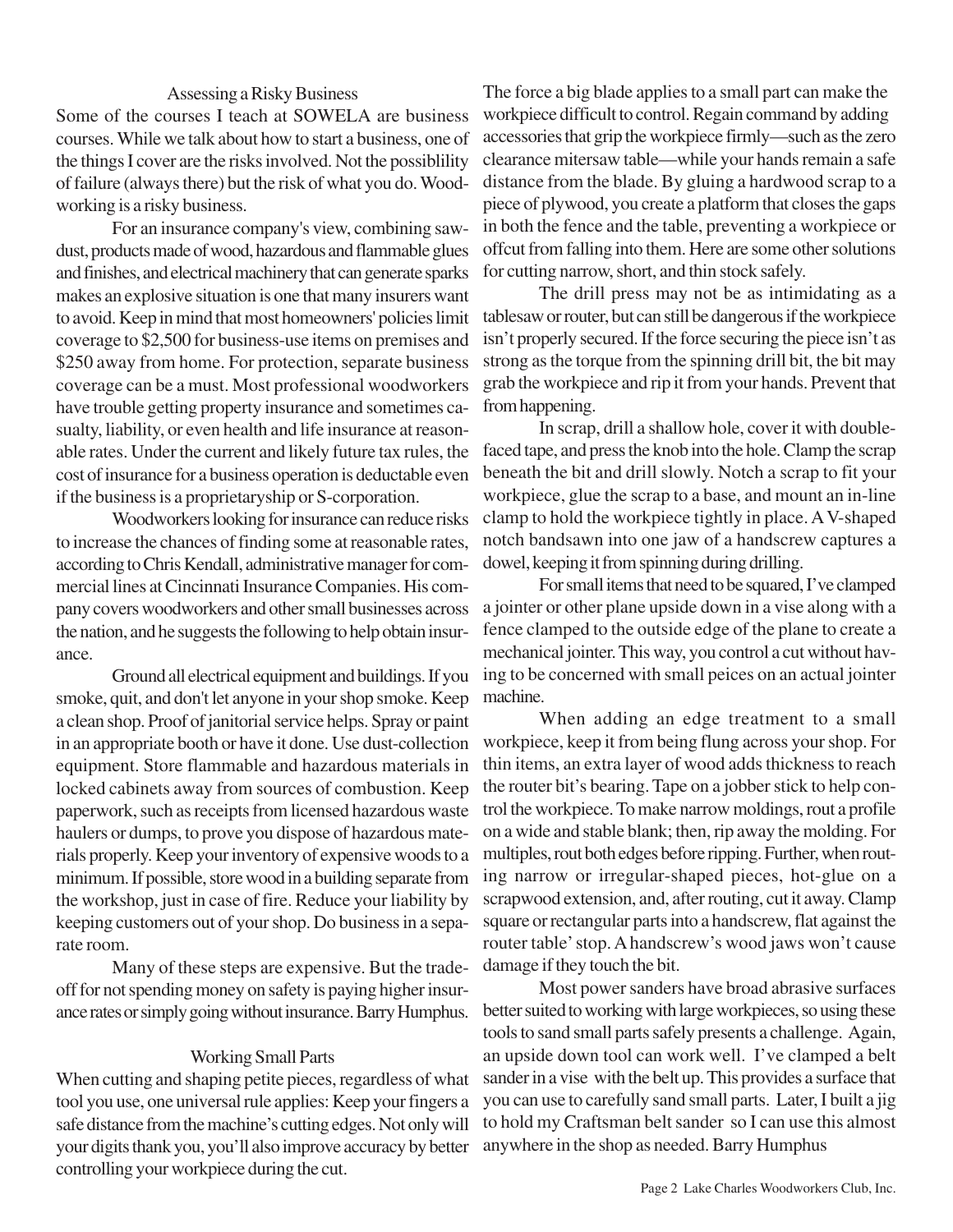## Safety Check List

Sure, you know your tools and materials. You've done it all before, right? All the same, you can never take safety for granted. There are a dozen things to ponder before you begin any woodworking project. Just check them off one by one.

Do you know exactly what you're going to do, and feel like doing it? Think through the operation and the moves you must make before you make them. Some of us work full time and hard. You get home and decide you are going to your shop for a while to make progress on that project. Don't do anything with power tools if you're tired, angry, anxious, or in a hurry. The project will likely wait for you.

Is your work area clean? Keep your work area uncluttered, swept, and in particular, well lighted. The work space around equipment must be adequate to safely perform the job you're going to do.

What are you wearing? Don't wear loose clothing, work gloves, neck ties, rings, bracelets, or wristwatches. They can become entangled with moving parts. Tie back long hair or wear a cap (though we've noticed over the years that we have less hair to worry about this issue).

Do you have the right blade or cutter for the job? Be sure that any blade or cutter you're going to use is clean and sharp so it will cut freely without being forced. There is nothing more satisfying than a very sharp tool when cutting anything and especially wood. From a plane to a turning gouge to that Freud ten inch fine table saw blade, it is a satisfying process. Keep it sharp.

Are all power tool guards in place? Guards -- and anti-kickback devices -- also must work. Check to see that they're in good condition and in position before operating the equipment. We know that there are blade gaurds that really get in the way, particularly on table saws. Did you ever watch a woodworking show where the table saw blade guard was in place? But still, whenever you can, use one.

Where are the start/stop switches on your power equipment? Ensure that all the woodworking machines you'll use have working start/stop buttons or switches within you're easy reach. Knee cutoff switches work well as do magnetict switches that when you have a bind, make you clear the work and reset before proceeding.

Are the power cords in good shape? Don't use tools with signs of power-cord damage: you must replace them. Only work with an extension cord that's the proper size for the job, and route/saw/cut it so it won't be underfoot.

Do you have your power tools properly grounded? Tools other than double-insulated ones come with three-wire

grounding systems that must be plugged into three-hole, grounded receptacles. Never remove the grounding prong from the plug. Another good practice is to be sure your electrical system has some sort of dead short or ground fault system in place. A simple ground fault curcuit between your power equipment and the mains of your shop is a cheap and simple solution.

Do you know what safety equipment you need for the job? Around cutting tools, always wear safety glasses, goggles, or a face shield. Always add a dust mask when you are sanding. Wear hearing protection when required. And if you can't hear someone from 3' away, the machine is too loud and hearing damage may occur.

Where are the chuck keys and wrenches for your equipment? Check that all chuck keys, adjusting wrenches, and other small tools have been removed from the machine so they won't interfere with the operation.

Have you checked your stock? Inspect the wood you're going to use for nails, loose knots, and other materials. They can be hidden "bombs" that possibly may injure you or damage your equipment. Take a close look at each board you may run through a table saw, jointer or planer.

Where is your pushstick? Keep a pushstick or pushblock within easy reach before beginning any cut or machining operation. Always avoid getting into awkward stances where a sudden slip could cause a hand to move into the blade or cutter. Don't have a push stick or block? At minimum, make your own or go buy one or more. Barry Humphus